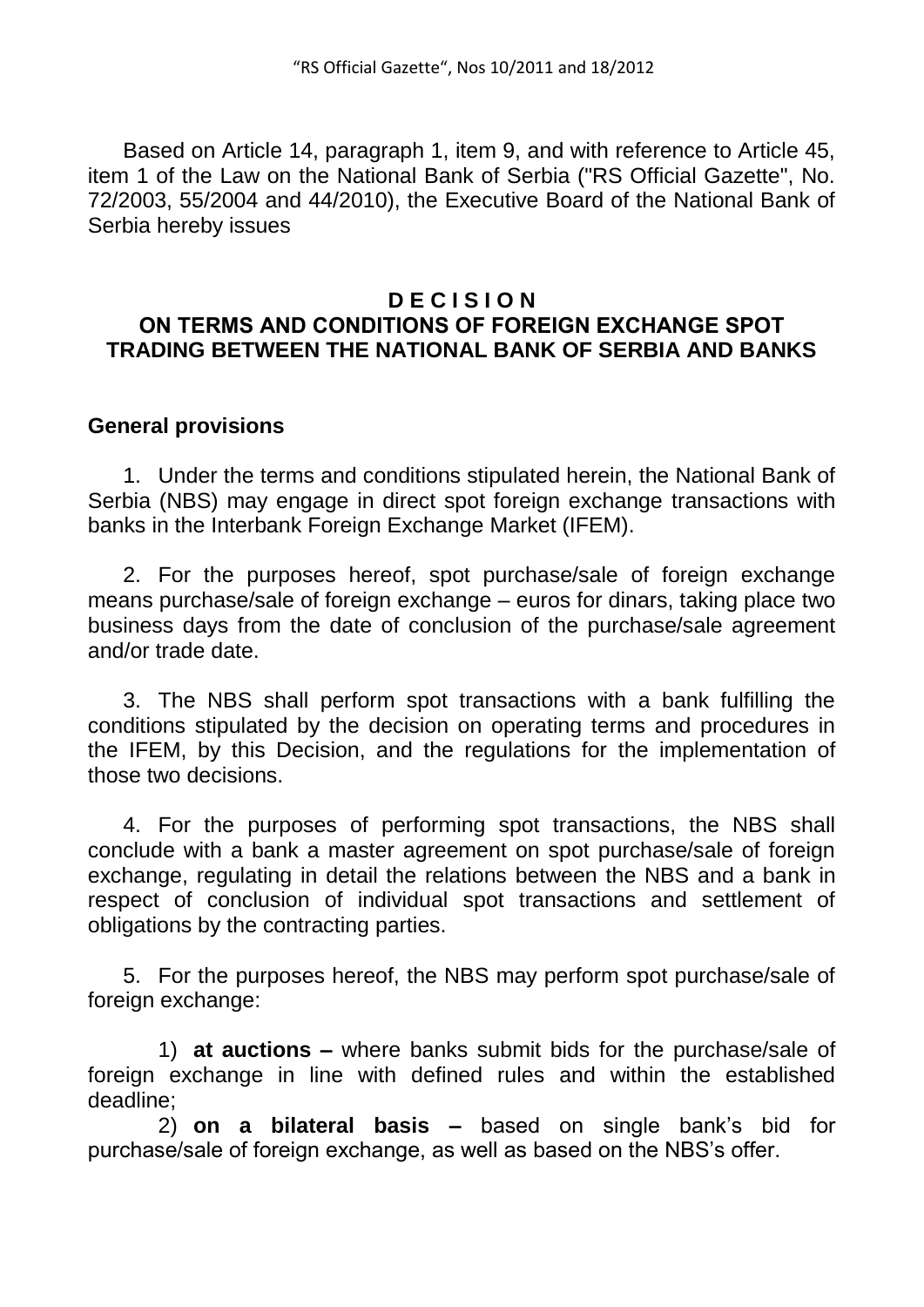# **Auction spot purchase/sale of foreign exchange**

6. As a rule, auction spot purchase/sale of foreign exchange with banks, including the submission of notifications on organisation of auctions, the submission of banks' bids for purchase/sale of foreign exchange, and the processing and acceptance of those bids by the NBS shall be performed via the web platform *Monetary operations of the NBS – application for trading in foreign exchange*.

The access and use of the application from paragraph 1 hereof shall be regulated in more detail in the user manual.

The submission of notifications on organisation of auctions, submission of banks' bids for purchase/sale of foreign exchange and the acceptance of those bids may also be performed via electronic services, electronic mail or telefax.

7. The NBS may perform spot purchase/sale of foreign exchange (euros for dinars):

1) at fixed rate auctions – at the exchange rate predefined and announced by the NBS;

2) at variable rate auctions – at the exchange rate not predefined and announced by the NBS.

Variable rate auctions may be:

1) multiple rate – auctions at the multiple RSD/EUR exchange rate with the NBS purchasing/selling foreign exchange at the exchange rates offered by the banks whose bids were accepted at the auction;

2) single rate – auctions at the single RSD/EUR exchange rate with the NBS purchasing/selling foreign exchange at the same exchange rate from each bank whose bid was accepted at the auction.

8. The Governor or person authorized by him/her shall adopt a decision on organization of an auction where spot purchase/sale of foreign exchange will be made. The decision shall contain the following main information:

- 1) date of auction,
- 2) type of spot transaction,
- 3) type of auction,
- 4) level of exchange rate if auction is organized at fixed method,
- 5) spot currency date and/or settlement date,
- 6) number of bids that a bank may submit in a variable rate auction,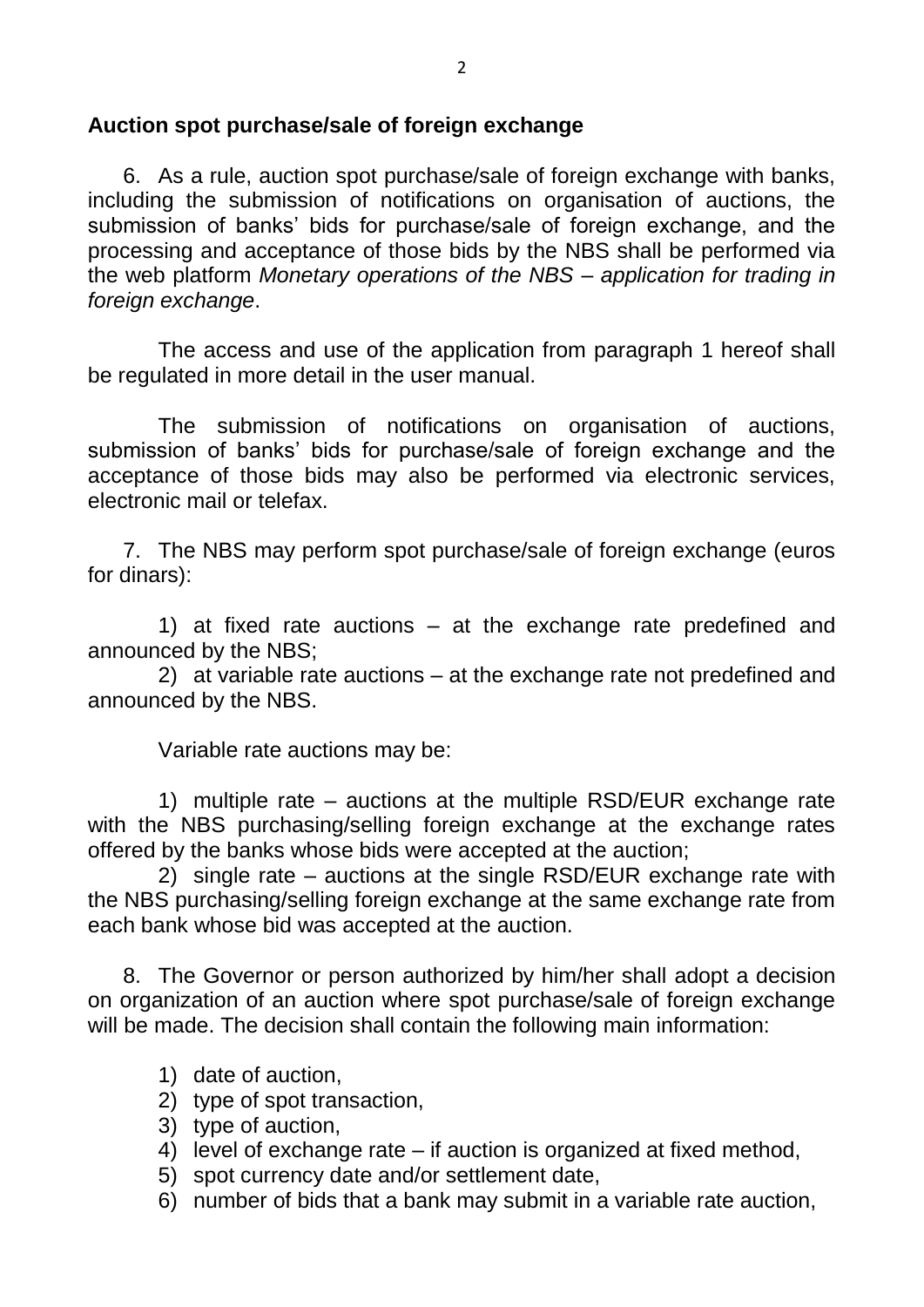- 7) minimum amount that a bank's bid can be made out to,
- 8) deadline for the submission of bank bids.

Apart from information from paragraph 1 hereof, the decision on organization of an auction may also contain information on the maximum amount of funds – foreign exchange spot-purchased/sold by the NBS, on the minimum or maximum exchange rate that a bank's bid may contain to be accepted for processing, the maximum amount that a bank's bid may be made out to, and other information relevant for conducting the auction and/or executing a spot transaction.

9. If auctions for certain types of spot transactions are held several times during the day or frequently over a certain period, the decision on organization of an auction may refer to several auctions.

10. Pursuant to the decision on organization of an auction, no later than on the date of auction holding the NBS shall send to banks a notification of auction holding along with the main information from the decision.

11. Banks shall submit to the NBS bids for spot purchase/sale of foreign exchange within the time period defined in the notification on organization of an auction.

12. At a fixed rate auction, a bank may submit to the NBS only one bid specifying the amount of foreign exchange it intends to purchase/sell at the exchange rate predefined and announced by the NBS.

Based on the banks' bids received on the day of the auction, the Governor or a person authorised by him/her shall decide on the total amount to be spot purchased/sold by the NBS at the auction.

If the total amount of foreign exchange bid by banks is higher than the total amount of foreign exchange that the NBS intends to sell/purchase, foreign exchange shall be proportionately allotted to individual banks, commensurately with the share of each bank's bid in the total amount of foreign exchange bid by banks.

13. At a variable rate auction, a bank may submit to the NBS one or more bids, in line with the decision on organization of auction, specifying the amounts of foreign exchange that a bank purchases/sells, along with applicable exchange rates.

14. The sequence of single banks' bids at a variable rate auction shall be established according to the level of exchange rates specified in those bids, starting from the highest to the lowest rates – if the NBS sells foreign exchange, and from the lowest to the highest – if the NBS purchases foreign exchange.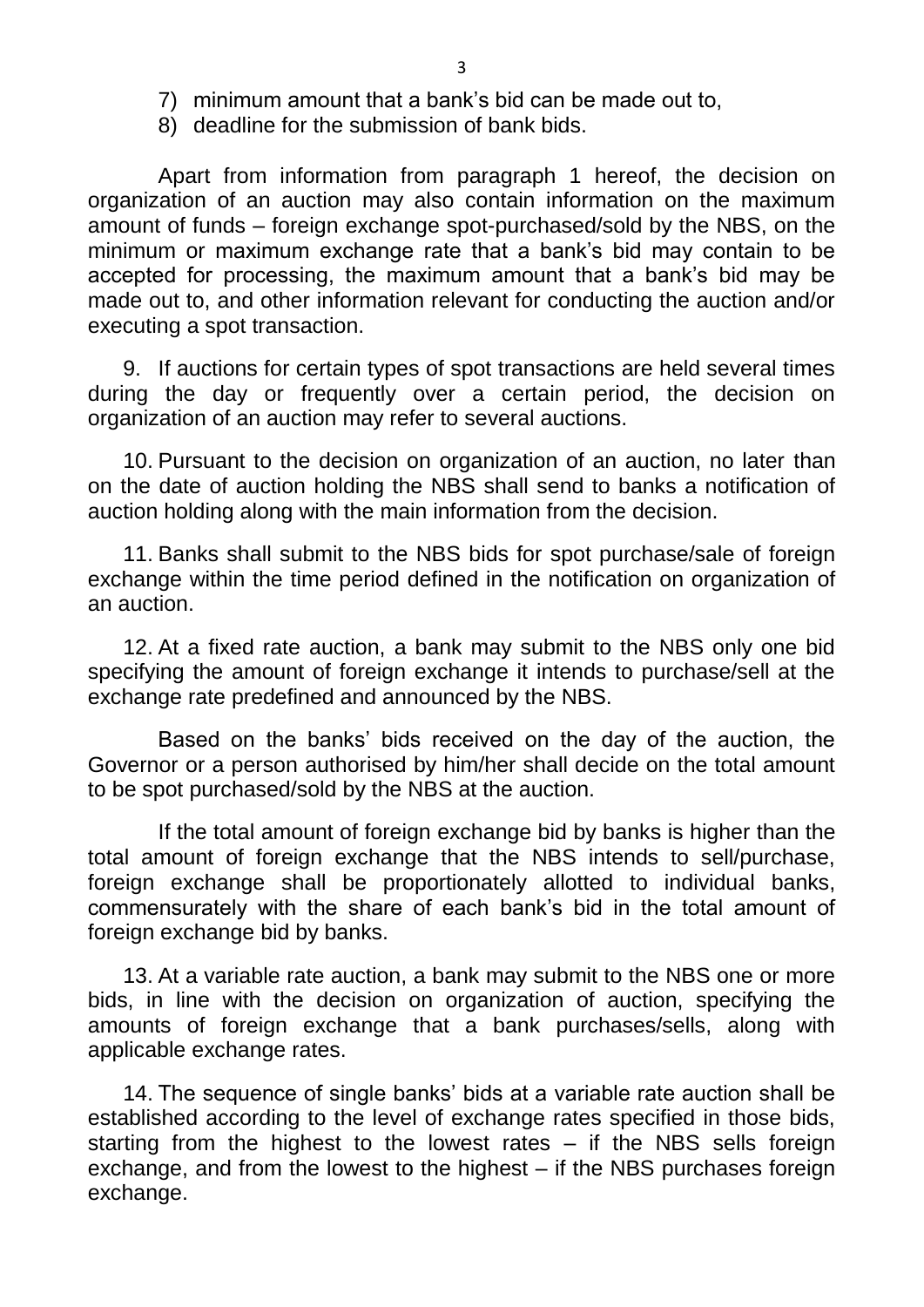Once the sequence from paragraph 1 hereof has been defined, the Governor or person authorized by him/her shall decide on the minimum and/or maximum dinar exchange rate against the euro for a bank's bid to be accepted (marginal exchange rate), as well as on the total amount to be sold/purchased by the NBS.

At a multiple rate auction, the NBS shall purchase/sell foreign exchange at the exchange rates offered by the banks whose bids were accepted.

At a single rate auction, the NBS shall sell/purchase foreign exchange from all banks whose bids were accepted at one and the same exchange rate, i.e. marginal exchange rate.

The total amount of foreign exchange shall be allotted according to the sequence from paragraph 1 hereof. If the amount of foreign exchange specified in bank bids at the marginal exchange rate is higher than the amount of the remaining foreign exchange that the NBS spot purchases/sells – the allotment shall be made proportionately to the share of those bids in the amount of foreign exchange specified in bids at the marginal exchange rate.

15. The National Bank of Serbia shall submit a special spot agreement to banks whose bids have been accepted in full or in part, and shall send a notification on non-acceptance to banks whose bids have not been accepted.

16. After holding an auction, the NBS may post a notification thereof on its website – as a rule, on the day of the auction.

## **Bilateral spot purchase/sale of foreign exchange**

17. The NBS can perform bilateral spot purchase/sale of foreign exchange with banks by:

1) inviting banks to submit their bids for spot purchase/sale of foreign exchange;

2) quoting its offer in response to a single bank's request for spot purchase/sale of foreign exchange;

3) accepting the bank's bid for spot purchase/sale of foreign exchange.

The submission of bids from paragraph 1 hereof, the acceptance of those bids and the exchange of necessary information and notifications between the NBS and banks shall, as a rule, be performed via electronic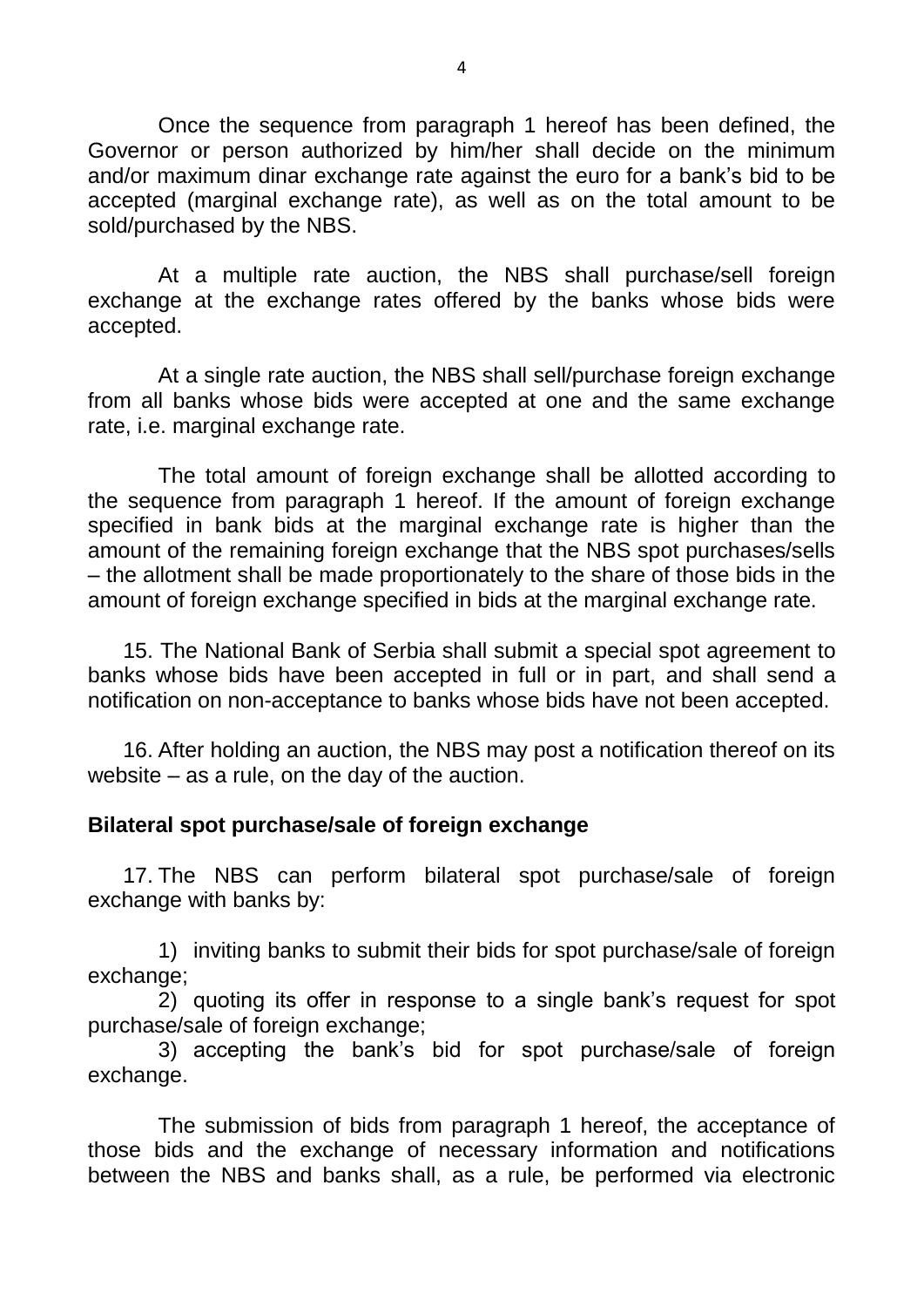services for foreign exchange trading, and may also be conducted via electronic mail, telefax or in writing.

The Governor or person authorised by him/her shall decide on each bilateral spot purchase/sale of foreign exchange within the meaning of this Section.

#### **Entering into a special agreement**

18. The NBS and a bank shall enter into a special agreement on each spot auction or bilateral transaction.

The NBS and the bank shall verify the elements of the special agreement referred to herein by exchanging MT300 SWIFT messages.

#### **Settlement of obligations**

19. The NBS shall settle its obligations towards a bank based on spot purchase/sale of foreign exchange after the bank has settled its obligations towards the NBS.

20. If a bank fails to settle its obligations towards the NBS on the settlement date and/or fails to settle them in full – the special agreement on purchase/sale of foreign exchange shall be terminated.

If a bank has paid to the NBS on the settlement date an amount lower than the amount due – the special agreement on purchase/sale of foreign exchange shall be terminated and the NBS shall return to the bank the amount the bank has credited to its account.

21. If a bank fails to meet its obligations under the special agreement on spot purchase/sale of foreign exchange – the NBS may restrict such bank's trading in foreign exchange with the NBS, pursuant to the decision on operating terms and procedures in the IFEM.

22. The NBS shall issue guidelines for the implementation of this Decision.

#### **Transitional and final provision**

23. The obligations under individually performed spot transactions between the NBS and a bank, which did not mature until the effective date of this Decision shall be settled in line with the provisions of the concluded master and special spot agreement.